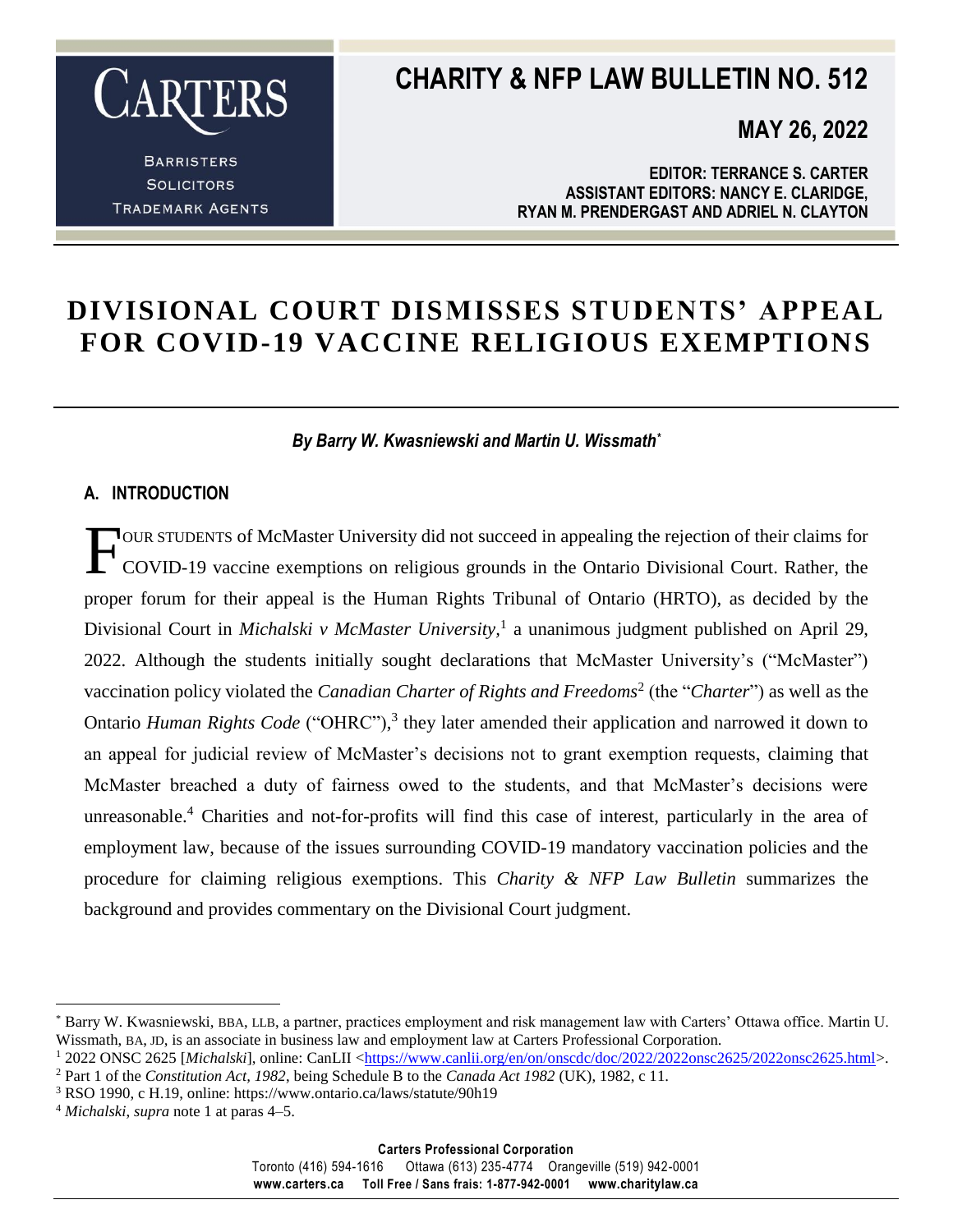### **B. BACKGROUND**

MCMASTER ANNOUNCED in the late summer of 2021 that it would require all employees and students to be vaccinated against COVID-19, and developed its policy (the "Vaccine Policy") in accordance with instructions issued by the Chief Medical Officer of Health for Ontario, enforced in Ontario Regulation 364/20 under the *Reopening Ontario (A Flexible Response to COVID-19) Act, 2020*. <sup>5</sup> The Vaccine Policy applied to students and employees, and, effective October 18, 2021, required proof that students and employees — both "on-site" and "off-site" — were "Fully Vaccinated", having received two COVID-19 vaccines approved by the World Health Organization. The Vaccine Policy also stated, "Individuals who cannot be vaccinated due to a substantiated human rights ground will continue to be provided reasonable accommodations and will be expected to comply with any requirements that the University deems necessary to protect community health and safety."<sup>6</sup>

#### 1. Vaccine FAQ and Guideline

McMaster posted a "Vaccine FAQ" on-line for students, with the following answer to the question, "Do the COVID-19 vaccines contain fetal material?":

No, none of the COVID-19 vaccines contain any aborted fetal cells or tissue.

However, fetal cell lines were used in the production and confirmation of some vaccines. Fetal cell lines are replicated indefinitely from fetal tissue for science, but they are not the original aborted fetal cells or tissue.

Viral vector vaccines are produced using fetal cell lines. After the vaccine is formed, the vaccine is removed from the cells. None of the fetal cells are in the vaccine. After the vaccines are produced, viral vector vaccines and mRNA vaccines use fetal cell lines to confirm the vaccines activate the immune response correctly.

The fetal cell lines used in COVID-19 vaccines are replications of tissue from elective abortions that happened 30 to 60 years ago. These cell lines were chosen because they are safe and reliable for vaccine development.

With the following italicized note:

<sup>&</sup>lt;sup>5</sup> *Ibid* at para 15; SO 2020, c 17, online: [https://www.ontario.ca/laws/statute/20r17.](https://www.ontario.ca/laws/statute/20r17)

<sup>6</sup> *Ibid* at paras 16–18.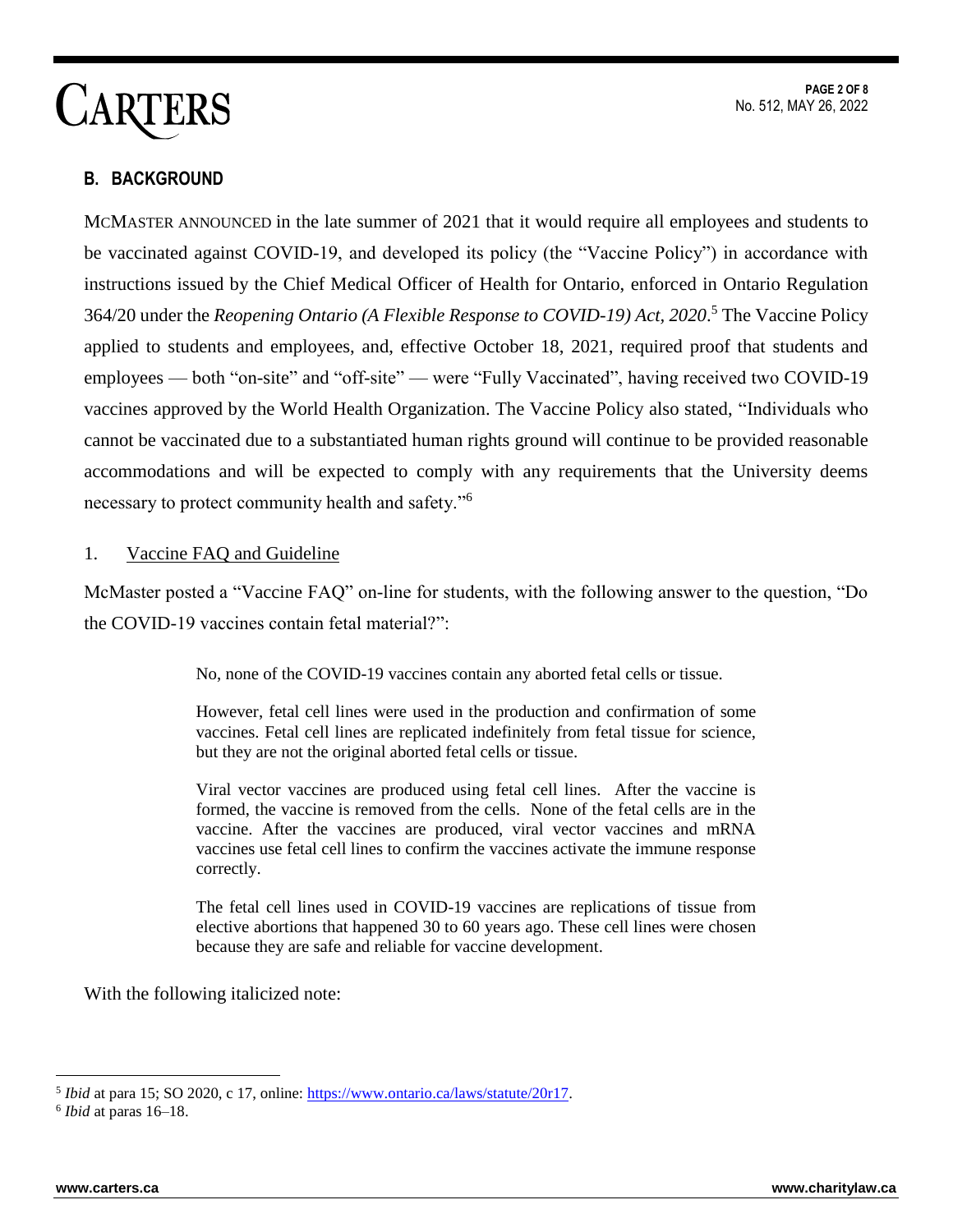*Note: None of these fetal cell lines are from recent abortions nor are they supporting abortion clinics today. Several religious organizations have released statements regarding the use of fetal cells for vaccine production and recognition of the importance of vaccines in saving human lives today. Please consult your religious leaders if this is something you are concerned about. If you see something online suggesting that there are fetal tissues or fetal cells in the vaccines themselves, know that this is misinformation.*<sup>7</sup>

A Validation Team was established to evaluate exemption requests, with instructions from an internal document entitled *Guideline for assessing Covid-19 vaccination exemption requests based on the human rights ground of creed* (the "Guideline"). The Guideline included instructions to use the Ontario Human Rights' Commission's criteria for "creed" as the basis of a human rights exemption, being a professed belief that is:

- sincerely, freely and deeply held
- integrally linked to a person's identify, self-definition and fulfilment
- part of a particular and comprehensive, overarching system of belief that governs one's conduct and practices
- addressing ultimate questions of human existence, including ideas about life, purpose, death, and the existence or non-existence of a Creator and/or a higher or different order of existence
- connected in some way to an organization or community that professes a shared system of belief.

The Guideline stated, "Personal beliefs and convictions, political positions, concerns about medical science, etc. are not creed and the exemption request should not be approved." If it is not clear whether a belief is personal or connected to a creed, the Guideline instructed the Validation Team to ask for more details.<sup>8</sup> McMaster provided the Validation Team with a template decision letter to use for denying exemption requests, which referenced the OHRC's<sup>9</sup> legal standard for accommodation, the obligation for

<sup>7</sup> *Ibid* at paras 19–20.

<sup>8</sup> *Ibid* at paras 22–24.

<sup>9</sup> *Supra* note 3.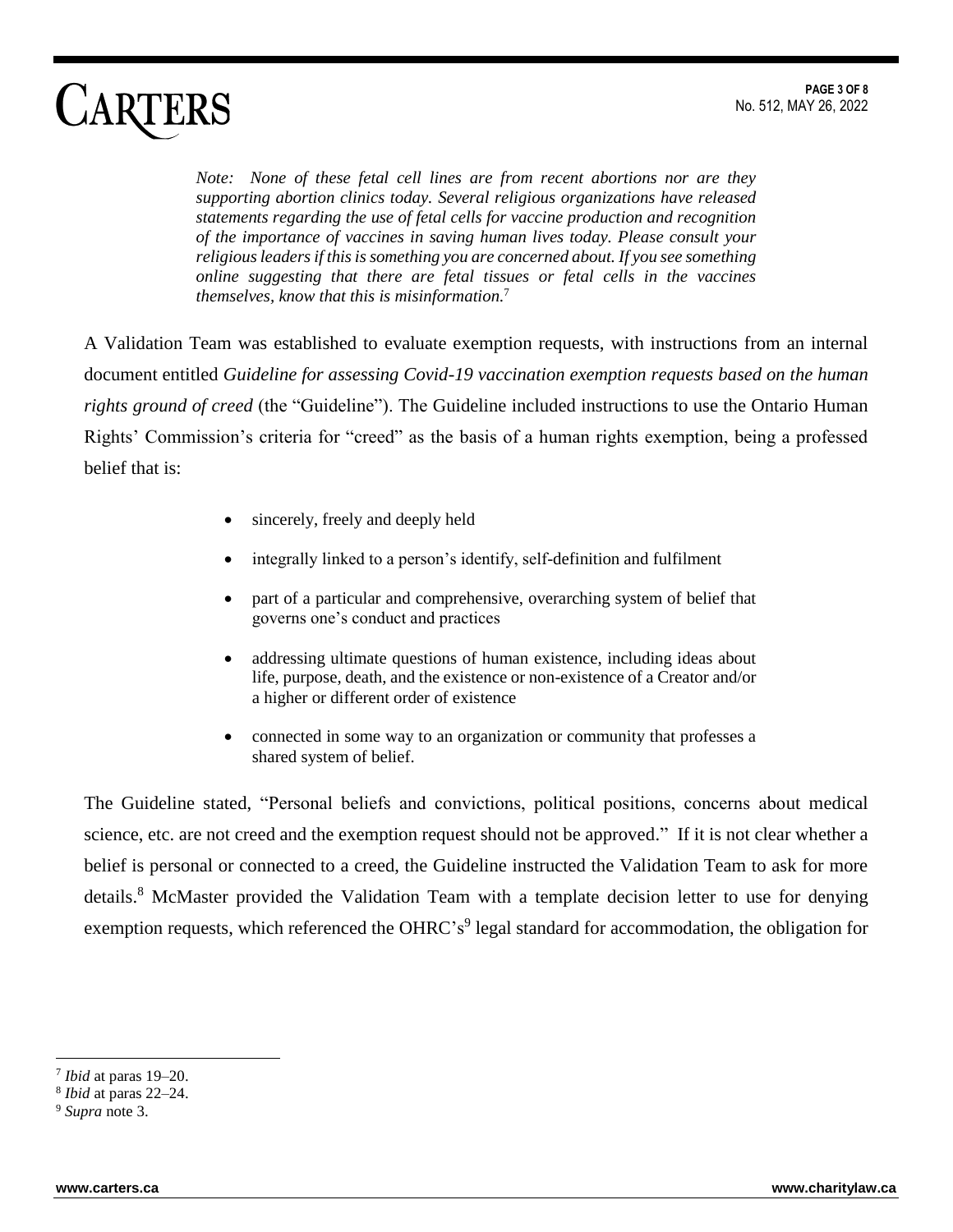McMaster to protect health and safety, and the OHRC criteria for "creed." This template letter was used to deny the Applicants' requests for exemption on the basis of creed.<sup>10</sup>

#### 2. Exemption Requests

Three of the Applicants, Elise and Peter Michalski, and Sean Glynn, are Roman Catholics; the fourth Applicant, Ana Stanciu, is Romanian Orthodox. Each completed an exemption request form detailing the reasons why they did not receive COVID-19 vaccines, with supporting material attached, and submitted to McMaster.

a) Elise and Peter Michalski

Both Elise Michalski ("Elise") and Peter Michalski ("Peter") submitted letters from their pastor, confirming that they are parishioners who regularly attend St. Augustine's church in the Diocese of Hamilton. Elise stated that she refuses to receive a COVID-19 vaccine "that used aborted human fetal cell lines in its production and/or confirmation." She disagreed with the Canadian Conference of Catholic Bishops' statement that receiving a COVID-19 vaccine "does not constitute formal cooperation with abortion" and believed that the statement "contradicts the Catechism of the Catholic Church." Elise also stated that full vaccination is ineffective in preventing infection from the SARS-CoV-2 virus that causes COVID-19, and that "it is ethically wrong for the University to coerce students to receive a COVID-19 vaccine when the virus poses little to no threat to them."<sup>11</sup>

Peter stated that "COVID-19 is not an extremely severe or deadly virus for people under the age of 40" and that those who are fully vaccinated can still be infected and spread the virus. Therefore, Peter stated, the Vaccine Policy is unjustified and he "cannot participate in or comply with falsehoods." He also objected to receiving "any vaccine that was derived directly or indirectly from aborted human fetal cell lines." Despite a Vatican statement that the moral duty to avoid passive cooperation with abortion is not obligatory "if there is a grave danger", Peter stated his belief that there is "insufficient evidence that COVID-19 is a grave danger to me or to the vast majority of the student population." His final objection concerned a medical condition that would place him at risk of adverse events related to COVID-19

<sup>10</sup> *Ibid* at paras 29–30.

<sup>11</sup> *Ibid* at paras 32–34.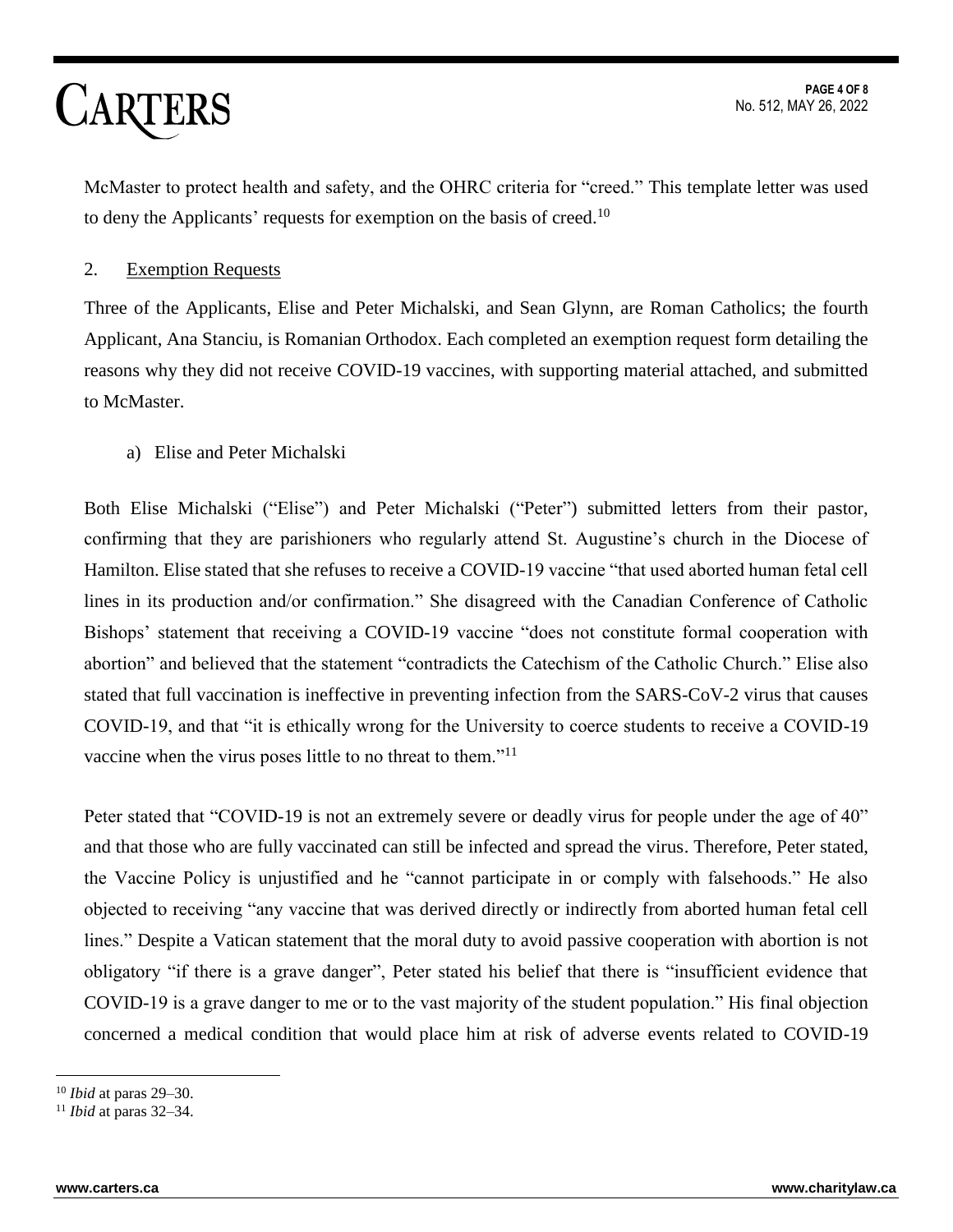vaccines; however, he did not disclose his medical condition because "students should not have to disclose this information in order to be free from coercion."  $12$ 

McMaster responded to Elise and Peter, denying each of their requests for religious exemptions, using the same template letter, with the following reasons:

- i. Your decision not to be fully vaccinated appears to be a personal decision that is not an explicit requirement of your religious community and/or faith.
- ii. The exemption request does not substantially connect any professed religious belief with an inability to be vaccinated. A belief concerning the mandatory nature of the vaccine policy and personal conscience is not a valid basis for a religious accommodation. An argument concerning the use of fetal cell tissue is also an insufficient basis. No vaccine available contains cells from an aborted fetus.
- iii. Cell line HEK-293 used in testing the Moderna and Pfizer-BioNTech vaccines cannot be scientifically proven to be derived from fetal cell tissue from elective abortion. The cell line may also have been derived from fetal cell tissue from spontaneous miscarriages. The cell line is many generations away from its original source. This cell line is also used widely for testing various medicines and food products, and is not particular to the approved COVID-19 vaccinations. The cell line was also not used in the creation of the vaccines and the vaccines themselves do not contain any aborted cells.
- iv. We do note that the Roman Catholic Church has encouraged members to receive the available COVID-19 vaccines, and that Pope Francis has actively encouraged Catholics to be vaccinated as "an act of love" (citation omitted).
- v. The exemption request makes extraneous arguments concerning the health risks of COVID-19 and the evidence in support of vaccination.

An additional reason in the response to Peter addressed his final objection, noting that "belief concerning personal choice in medicine is also not a valid basis for a religious accommodation."<sup>13</sup>

<sup>12</sup> *Ibid* at paras 36–39.

<sup>13</sup> *Ibid* at para 40.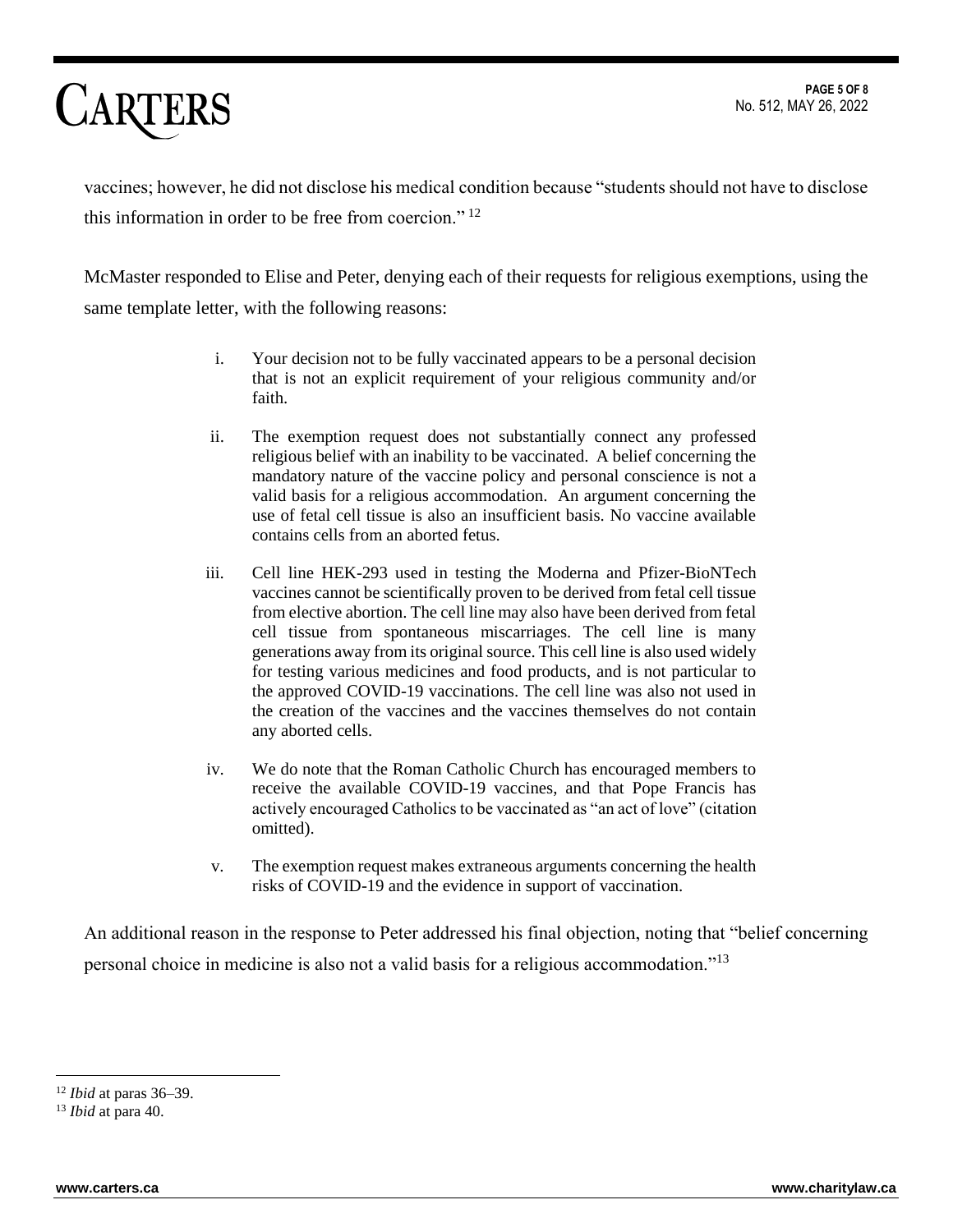### b) Sean Glynn

Sean Glynn also objected to receiving the COVID-19 vaccines for "having used cell lines originating from aborted fetuses." Glynn objected to "vaccine passports" as a "mark of the beast", which Catholics must reject. He also disclosed that he recovered from a previous infection and there is "increasing scientific evidence that natural immunity is much more protective against re-infection (including variants of concern) than vaccination alone." McMaster's response to Glynn provided the first three reasons in the responses to Elise and Peter. 14

c) Ana Stanciu

Ana Stanciu asserted her "sincerely, freely and deeply held belief as an Orthodox Christian" that she has "the right to bodily autonomy" and a religious obligation not to defile her body with "human cells and debris in vaccines." Stanciu submitted a supporting letter from a Romanian Orthodox priest, who wrote that the "body is the temple of the Holy Spirit and as such, should not be used for medical experimentation." The priest's letter cited the Social Life document of the Russian Orthodox Church, which condemns the medical use of fetal tissue to treat disease and the harvesting of biological material from an embryo, which cannot give informed consent. Stanciu also stated that she is not a threat to others due to the low mortality rate of COVID-19, that the vaccine could cause health problems for the 12–29 age group, and that it would not be effective against future variants. The reasons in McMaster's response were as follows:

- i. The exemption request does not substantially connect any professed religious belief with an inability to be vaccinated. An argument concerning the use of fetal cell tissue is also an insufficient basis. No vaccine available contains cells from an aborted fetus.
- ii. We do note that the Russian Orthodox Church has encouraged members to be vaccinated against COVID-19.

### **C. COMMENTARY**

THE DIVISIONAL COURT found that although it has jurisdiction to review McMaster's decisions to reject the Applicants' religious exemption requests, the exercise of that jurisdiction is "within the discretion of the Court". It further found that, because the "reasonableness dispute" is essentially a discrimination claim,

 $\overline{a}$ <sup>14</sup> *Ibid* at paras 48–52; see B.2. a) i.–iii., *above*.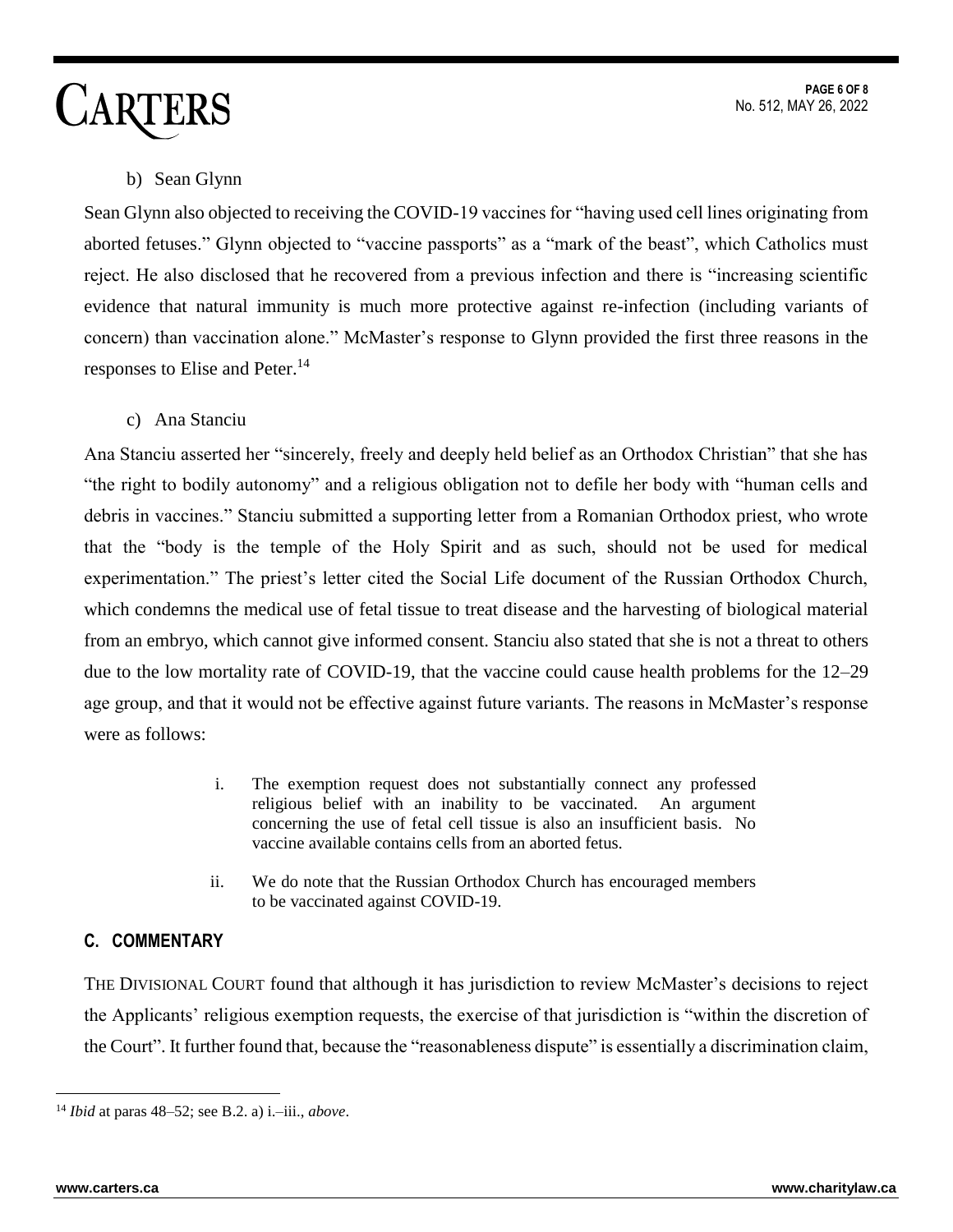it would be inappropriate for the Divisional Court to exercise its jurisdiction in this circumstance, given the existence of an adequate alternative forum: the HRTO.<sup>15</sup> The Divisional Court further found that the Applicants' procedural fairness arguments "lack merit and are not a basis for this court to adjudicate a claim that should be made before the HRTO."

The *McMaster University Act, 1976*,<sup>16</sup> as McMaster's governing statute, "gives the university significant autonomy and independence in the governance of its affairs," according to the Divisional Court. "An adjudicative process to decide student requests for Code-based exemptions from a university policy is neither required, nor even contemplated, by the McMaster University Act, 1976."<sup>17</sup> Therefore, while McMaster owed the Applicants a duty of fairness, it was a duty "with only rudimentary procedural requirements." As the Applicants were afforded the opportunity to make representations, submit supporting documentation with respect to their exemption requests, to have those requests considered "fairly by an impartial decision-maker, who provided them with adequate reasons for the decision that was ultimately reached", the Divisional Court found that the "procedural safeguards" for the duty of fairness were met. "The absence of an internal right of appeal does not constitute a denial of procedural fairness in the circumstances of this case."<sup>18</sup>

#### **D. CONCLUSION**

WHAT REMAINED of the Applicants' case, narrowed down from the initial application seeking broad declaratory relief, including a declaration that their rights were violated under the *Charter*, was essentially a discrimination claim on the ground of "creed" under the OHRC, according to the Divisional Court. As such, while acknowledging that the Divisional Court has jurisdiction to review McMaster's decisions to deny the Applicants exemptions to its Vaccine Policy, the Divisional Court declined to rule on the reasonableness of those decisions because it held the HRTO to be a more appropriate forum. As for the procedural fairness arguments, this case demonstrates the deference that Ontario courts are willing to give a university with its own governing statute, allowing for greater autonomy. While a "rudimentary" duty of fairness existed, the Divisional Court found that McMaster satisfied the requirements for procedural

<sup>15</sup> *Ibid* at paras 65–77.

<sup>&</sup>lt;sup>16</sup> As amended by Bill 173, Chapter 5, SO, 2016.

<sup>17</sup> *Michalski*, *supra* note 1 at para 81.

<sup>18</sup> *Ibid* at para 85.